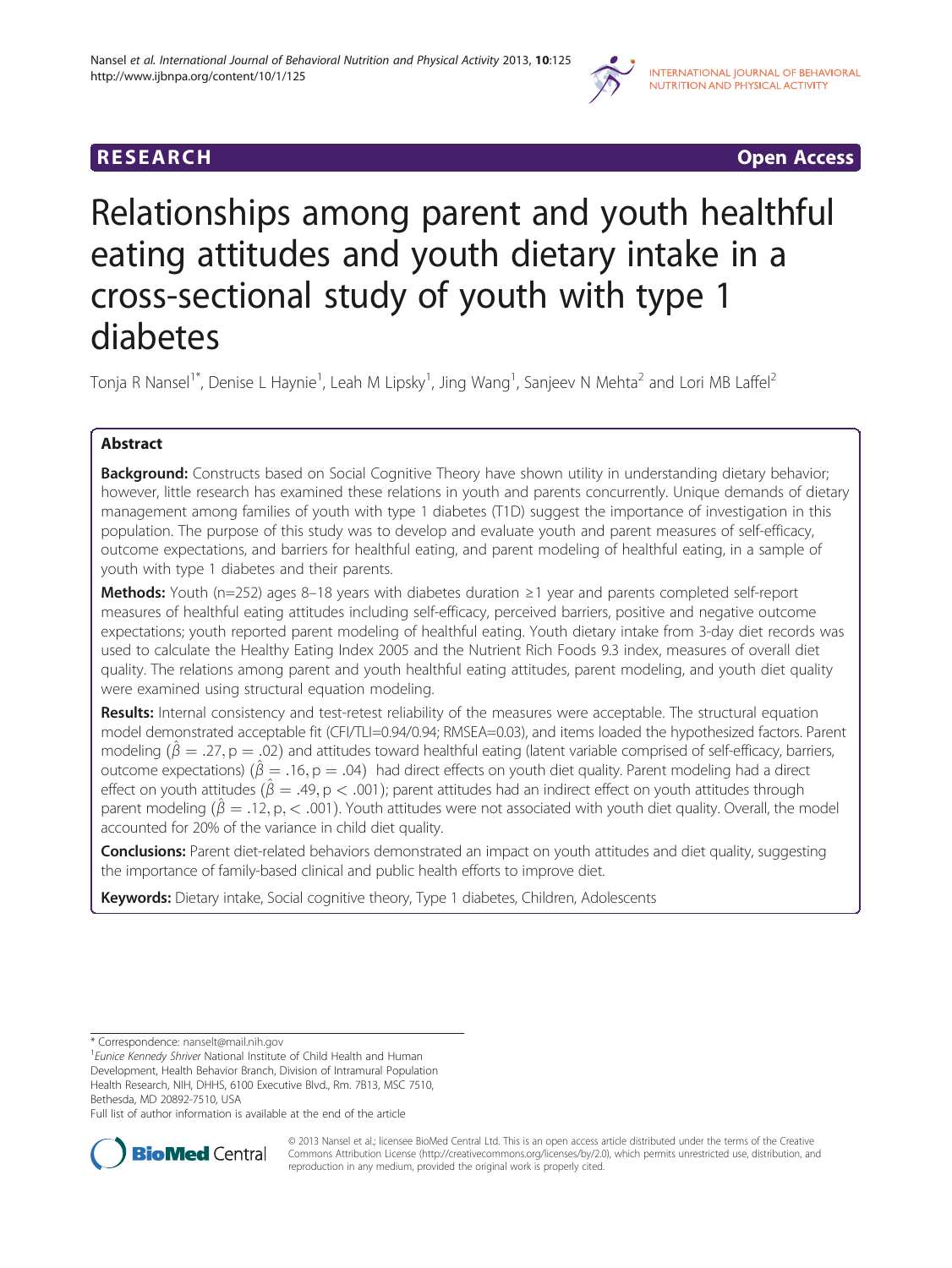# Background

It is well-established that diet quality among US youth falls short of recommendations, with inadequate intake of fruits, vegetables, and whole grains, and excessive intake of sugar, highly processed foods, and saturated fat [[1-3](#page-7-0)]. Eating behaviors during childhood and adolescence track into adulthood [[4](#page-7-0),[5\]](#page-7-0) and impact long-term health outcomes [[6,7\]](#page-7-0), underscoring the importance of understanding the determinants of these behaviors.

Dietary recommendations for youth with type 1 diabetes are the same as those for the general population, and families of youth with type 1 diabetes are encouraged to consume an overall healthful diet to optimize growth, maintain normal weight, and reduce risk for cardiovascular disease [\[8](#page-7-0),[9](#page-7-0)]. However, diet is uniquely relevant for this population due to the importance of attention to carbohydrate estimation for prandial insulin dosing. Both the amount and type of food consumed may impact postprandial blood glucose levels, and accurate estimation of carbohydrate intake is necessary for insulin dosing to optimize glycemic control.

Despite attention to diet as part of the diabetes management regimen, diet quality of youth with type 1 diabetes is similarly poor to that of the general youth population [\[10](#page-7-0)-[13\]](#page-7-0), or possibly worse, as children with type 1 diabetes consume a greater proportion of saturated fat [\[14,15](#page-7-0)]. The dramatic increase in obesity prevalence in youth with type 1 diabetes [\[16,17](#page-7-0)] and the high prevalence of cardiovascular risk factors among these youth [\[18](#page-7-0)[,19\]](#page-8-0) suggests the need for evaluating factors contributing to diet quality in this population. Given the role of parents both in facilitating diabetes management and decision-making regarding food in the home and family eating patterns, attention to both child and parent determinants of dietary intake appears warranted. As diabetes management involves attention to dietary intake, the potential role of parents as a gatekeeper of youth diet may potentially be greater than among the general population of youth. Yet we are aware of only one study addressing parental determinants of dietary intake among youth with type 1 diabetes, which demonstrated associations of parent education level, family income, and parents' nutrition education with dimensions of youth dietary intake [[20](#page-8-0)].

Research suggests the utility of social cognitive theory for understanding dietary intake among both youth and adults. Social cognitive theory indicates that behavior is determined by individual beliefs as well as socioenvironmental factors [\[21](#page-8-0)]. Key predictive beliefs are outcome expectations (expected positive and negative outcomes of behaviors) and self-efficacy (perceived ability to perform behaviors), which develop from both vicarious and actual day-to-day experiences involving food, including modeling of eating behaviors by

significant others. Outcome expectations and selfefficacy of healthy eating among children and their parents, which are potentially modifiable through skill development, experience, and reinforcement, are important targets for dietary behavior interventions. Youth fruit and vegetable intake are associated with self-efficacy [[22-26](#page-8-0)] outcome expectations [[27](#page-8-0)], and barriers [[22](#page-8-0),[28](#page-8-0)] for fruit and vegetable consumption, as well as parent modeling [\[25,26,28-30](#page-8-0)]. Likewise, youth self-efficacy for decreasing "junk food" consumption is associated with lower fast food and snack intake [[31\]](#page-8-0). Research in adults has shown associations between healthful eating selfefficacy [[32-35](#page-8-0)], outcome expectations [\[32-34](#page-8-0)], and barriers [\[35](#page-8-0)] with indicators of diet quality including intake of fruits and vegetables, fat, and fiber. Furthermore, intervention studies in adults have demonstrated an increase in self-efficacy associated with increased fruit and vegetable intake [[36](#page-8-0)] and decreased in waist circumference [[37](#page-8-0)], as well as decreased barriers associated with decreased fat intake [\[38\]](#page-8-0).

While much research has examined social cognitive constructs of adults as they relate to their own eating behaviors, limited research has examined these constructs as they pertain to parents' attitudes regarding providing healthful foods for their families, which has implications for child diet quality given that parents serve a primary role in determining foods available to children in the home. Findings indicate an association of parents' outcome expectations for purchasing fruits and vegetables with home availability [\[39\]](#page-8-0), as well as between specific parent positive outcome expectations regarding fruit and vegetable consumption with child intake [\[40](#page-8-0)]. Additionally, as eating often takes place in the family context, parents may play a key role in the development of their child's attitudes regarding healthful eating [[41-43](#page-8-0)]. To our knowledge, previous research has not addressed the relationship of parent attitudes and modeling with child attitudes toward healthful eating. Gaining an understanding of the role of parents' attitudes regarding providing healthful foods for their families, as well as the associations between parent and child attitudes and behaviors regarding healthful eating, is important for informing clinical and public health efforts to improve diet quality.

Although previous research has assessed social cognitive constructs as they pertain to intake of specific food groups, primarily fruits and vegetables, there is a need for measures of social cognitive constructs that address healthy eating more broadly. Evidence suggests that multiple aspects of dietary intake, including macronutrient intake and glycemic index, may influence glycemic control [\[44](#page-8-0)-[47\]](#page-8-0) and cardiovascular risk [\[44,48](#page-8-0)] in youth with type 1 diabetes. Both adolescents and adults generally understand fundamental principles of healthful eating,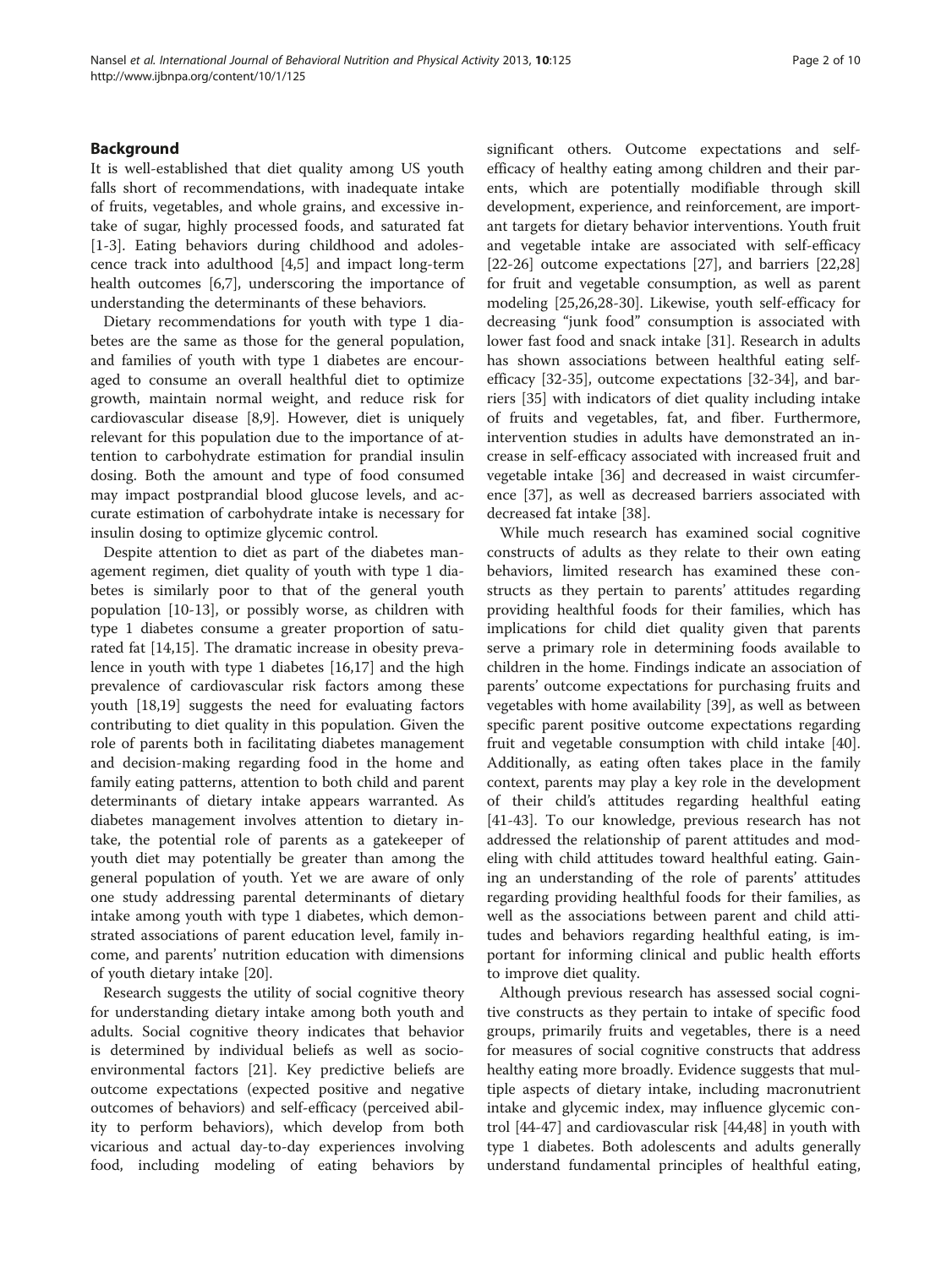including which foods are more and less healthful [[49,50\]](#page-8-0). Additionally, findings from focus groups among youth with type 1 diabetes [[51,52\]](#page-8-0) indicate that while youth widely perceive fruit and vegetable intake as relevant to healthful eating, they also understand the concept of healthful eating to encompass dietary behaviors such as fiber and whole grain intake, as well as limiting intake of nutrient-poor foods (e.g., snack foods, sweets). Such findings suggest the potential utility of examining social cognitive constructs as they relate to overall diet quality.

This paper describes the development and evaluation of youth and parent measures of self-efficacy, outcome expectations, barriers, and parent modeling of overall healthful eating in a sample of youth with type 1 diabetes and their parents. We focus on these constructs as they pertain to youth attitudes regarding their own eating behaviors, and parents' attitudes regarding providing healthful foods for their families. This manuscript describes the psychometric properties of the measures as well as the structural equation model evaluating the association of youth and parent measures with youth diet quality. We hypothesized effects of parent attitudes toward healthful eating and modeling on youth attitudes, and effects of each on youth diet quality.

# Methods

# Design, sample, and procedures

Data were obtained from parent–child dyads recruited from a pediatric diabetes center in Boston, Massachusetts. Youth eligibility criteria included age 8 to 18 years, diagnosis of type 1 diabetes  $\geq 1$  year, daily insulin dose  $\geq 0.5$ units per kilogram, ability to communicate in English, and absence of chronic illness (particularly any GI disease such as celiac disease as the focus of this research was related to dietary behaviors) or medication that interferes significantly with diabetes management or glucose metabolism.

Medical record data were screened to identify eligible patients who were recruited to participate during a clinic visit by trained research staff. Families were invited to participate in a study aimed at understanding how families approach the diet of children and teens with type 1 diabetes. Parents and children age 18 years provided informed consent; children younger than 18 years provided assent. Survey measures were completed at the time of the clinic visit; diet records were completed by families following the clinic visit. To assess test-retest reliability, questionnaires were mailed to participants two weeks later with instructions to complete and return by mail. The study was approved by the Institutional Review Board of the clinical site. Of 455 eligible youth and their parents invited to participate; 302 youth from 291 families enrolled in the study. In families with multiple siblings enrolled, data from the sibling with the longest diabetes duration were retained. Of the 291 families enrolled, 259 completed the second survey administration, and 252 completed diet records.

# Measures

# Social cognitive theory constructs

Self-report measures of self-efficacy, outcome expectations, barriers, and parent modeling were developed by the investigators. Parent and youth measures were not designed to reflect parallel constructs, but rather assessed their respective roles regarding youth's dietary intake. The survey items were developed by a multidisciplinary team consisting of behavioral scientists, nutrition scientists, pediatric endocrinologists, and certified diabetes educators. Item content and structure was informed by previous literature assessing these constructs as they pertained specifically to fruit and vegetable consumption [\[27,30,53\]](#page-8-0). Additionally, focus groups conducted with the population and clinical experience with the population further informed item content and selection of terminology. For some constructs, this yielded a greater number of items than optimal for a brief measure; however, all items were administered to allow item reduction to be guided by the item properties.

Barriers assessed environmental or skill impediments to healthful eating (child) or to providing healthful foods for the family (parent). Youth barriers included 8 items such as "Healthy food choices are not available at school" and "There is a lot of junk food at home". Parent barriers included 7 items such as "There are not enough healthy food choices where I shop" and "I have very little time to prepare healthy meals". Response options were on a 5-point Likert scale ranging from "strongly disagree" to "strongly agree".

Outcome expectations assessed perceived positive and negative consequences of healthful eating (child) or providing healthful foods for the family (parent). Youth outcome expectations included 23 items such as "If I eat healthy foods like vegetables, fruits, whole grains, and beans… it would help me stay alert" (positive) and "…I wouldn't get to eat the foods I really like" (negative). Parent outcome expectations included 18 items such as "If I served my family healthy foods like vegetables, fruits, whole grains, and beans… I would feel better about myself as a parent" (positive) and "…my family would complain" (negative). Response options were on a 5-point Likert scale ranging from "strongly disagree" to "strongly agree".

Self-efficacy measured perceived ability to engage in healthful eating behaviors (child) or provide healthful foods for the family (parent). Youth self-efficacy included 22 items such as "I am sure I can…choose healthy foods at restaurants" and "…eat unhealthy foods less often".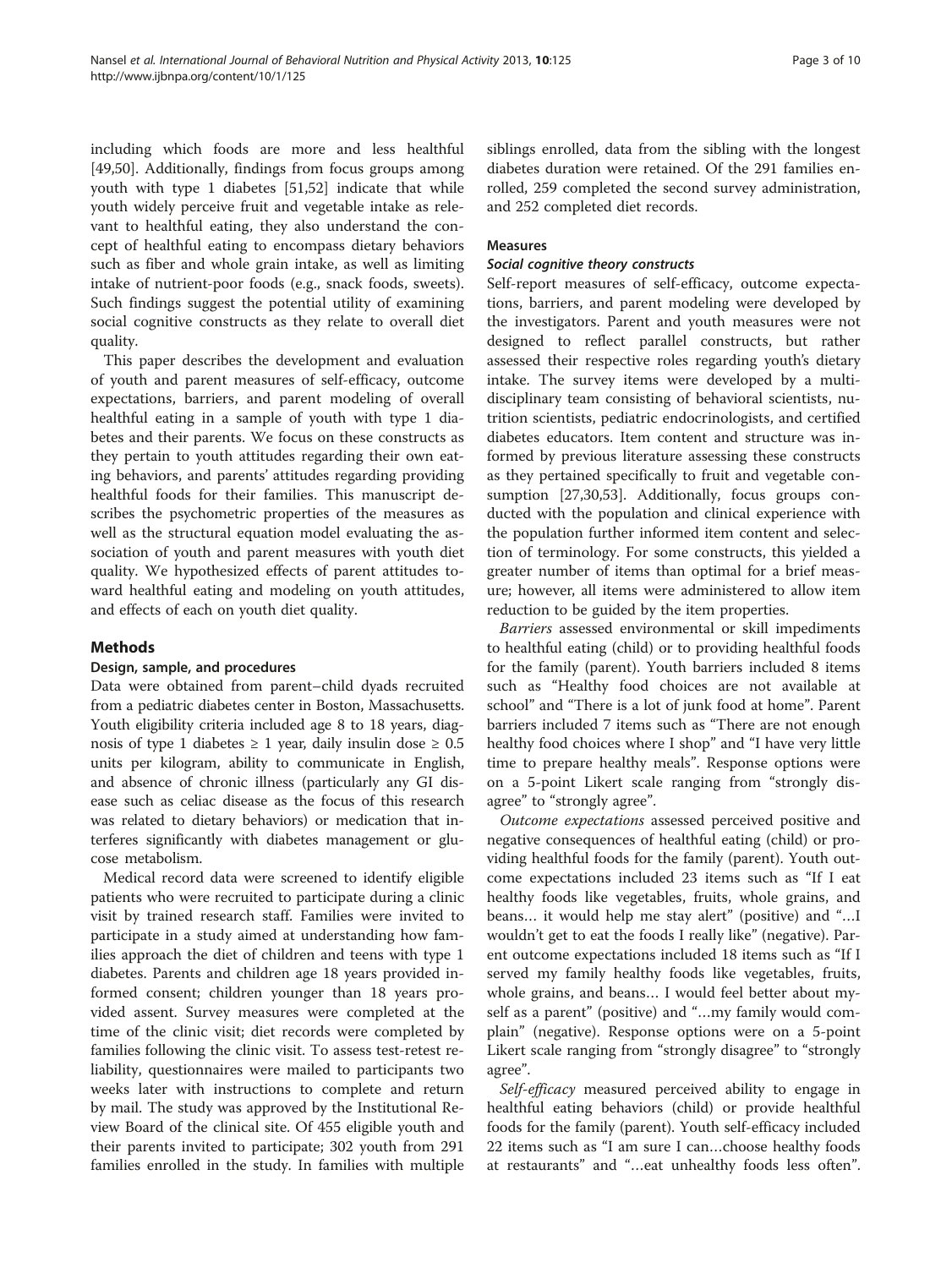Parent self-efficacy included 22 items such as "I am sure I can…make healthy meals that my family will enjoy" and "…limit the amount of junk food at home". Response options were on a 5-point Likert scale ranging from "strongly disagree" to "strongly agree".

Parent modeling of healthful eating was assessed by 9 items querying youth perceptions regarding their parents' eating habits. Items included "When I was with my parents, they ate…vegetables", "…fast food", etc. Response options were on a 4-point Likert scale ranging from "almost never" to "almost always".

Items with adequate variance and internal consistency were retained. We examined item skewness, percent of responses in the non-socially-desirable range (e.g., endorsement of low self-efficacy), item-to-total correlation, and change in Cronbach's alpha if the item was removed from the scale. Items that were the most highly skewed, not internally consistent with the other items in the measure, or noted to be confusing to participants were eliminated. This resulted in retention of 8 youth barriers items, 16 youth outcome expectations items, 8 youth self-efficacy items, 8 youth report of parent modeling items, 7 parent barriers items, 14 parent outcome expectations items, and 11 parent self-efficacy items. The majority of items eliminated had low variance in responses. The retained items were included in the subsequent factor analyses using structural equation modeling, described below.

#### Dietary intake

The child's usual dietary intake was estimated using three-day food records. Children and parents were jointly given a sample diet record and provided with detailed instructions on how to measure and report food and beverage intake, including specific details such as brand names or restaurants, and the use of measuring utensils when possible. Families were instructed to keep records on three consecutive days in one week, including two weekdays and one weekend day. Research staff reviewed the completed records upon receipt from the family to ensure completeness, and solicited missing information (e.g., brand names) from the family as needed. Nutrition Data System for Research software (NDSR; Nutrition Coordinating Center, University of Minnesota, Minneapolis, MN) was used to analyze the records. Two summary indices of diet quality, the Healthy Eating Index 2005 (HEI2005) and the Nutrition Rich Food 9.3 (NRF9.3) were calculated. The HEI-2005 [\[54,55\]](#page-8-0) measures conformance to USDA dietary guidelines and is designed for use in both children and adults [\[54](#page-8-0)]. Possible scores range from 0 to 100; a score of 100 would indicate that all dietary guidelines were met. Because requirements for several food groups within the calculation of the HEI-2005 may be met through consumption

of less healthful choices (e.g. fried vegetables), we also selected a measure of dietary nutrient density. Dietary nutrient density was measured using the NRF9.3, which is based on 9 nutrients to encourage (protein, fiber, vitamin A, vitamin C, vitamin E, calcium, iron, magnesium, and potassium) and 3 nutrients to limit (saturated fat, added sugar, and sodium), and calculated for total nutrient intake from food (not including dietary supplements) relative to energy intake [[56\]](#page-8-0). NRF9.3 values of individual foods range, for example, from −56 for cola to 695 for spinach. NRF9.3 cutoff values indicative of good diet quality have not been specified; the mean NRF9.3 from analysis of NHANES data among persons age four and older was 13.3±0.5 [\[56](#page-8-0)].

#### Biomedical and demographic data

Biomedical data including hemoglobin A1c (HbA1c; reference range 4-6%; Tosoh 2.2 device, Tosoh Corporation, Foster City, CA), insulin regimen, and frequency of blood glucose monitoring were extracted from the medical records. Demographic characteristics were assessed by parent self-report.

#### Analyses

Analyses were conducted in two steps. The first step was to evaluate psychometric properties of the measures of social cognitive constructs. Descriptive analyses were used to examine item distributions. To account for skewed distributions, three-category indicators were created by collapsing the three least socially desirable responses [[57](#page-8-0)]. Items were all scored such that a higher score indicated attitudes supportive of healthful eating (e.g., a high score on barriers indicates fewer barriers). Cronbach's alpha was used to assess internal consistency and Pearson correlation analyses were conducted to assess test-retest reliability. A series of confirmatory factor analyses (CFA) were conducted to confirm the measurement models for both child and parent measures of healthful eating attitude, with the three-category items as ordinal categorical indicators. Child healthful eating attitude was considered as a second-order factor, with child self-efficacy, positive and negative outcome expectations, and barriers as indicators. Similarly, parent healthful eating attitude was a secondorder factor, modeled by parent self-efficacy, parent positive and negative outcome expectations, and barriers. In the second step, a structural equation model (SEM) was conducted to examine associations among child and parent healthful eating attitudes, parent modeling and youth diet quality. Child diet quality was modeled as a latent variable indicated by HEI-2005 and NRF9.3. Child and parent healthful eating attitude were included as two second-order factors [\[58](#page-8-0)]. Youth perception of parent modeling was included separately as a latent variable. Three sets of pathways were modeled to test the hypothesized direct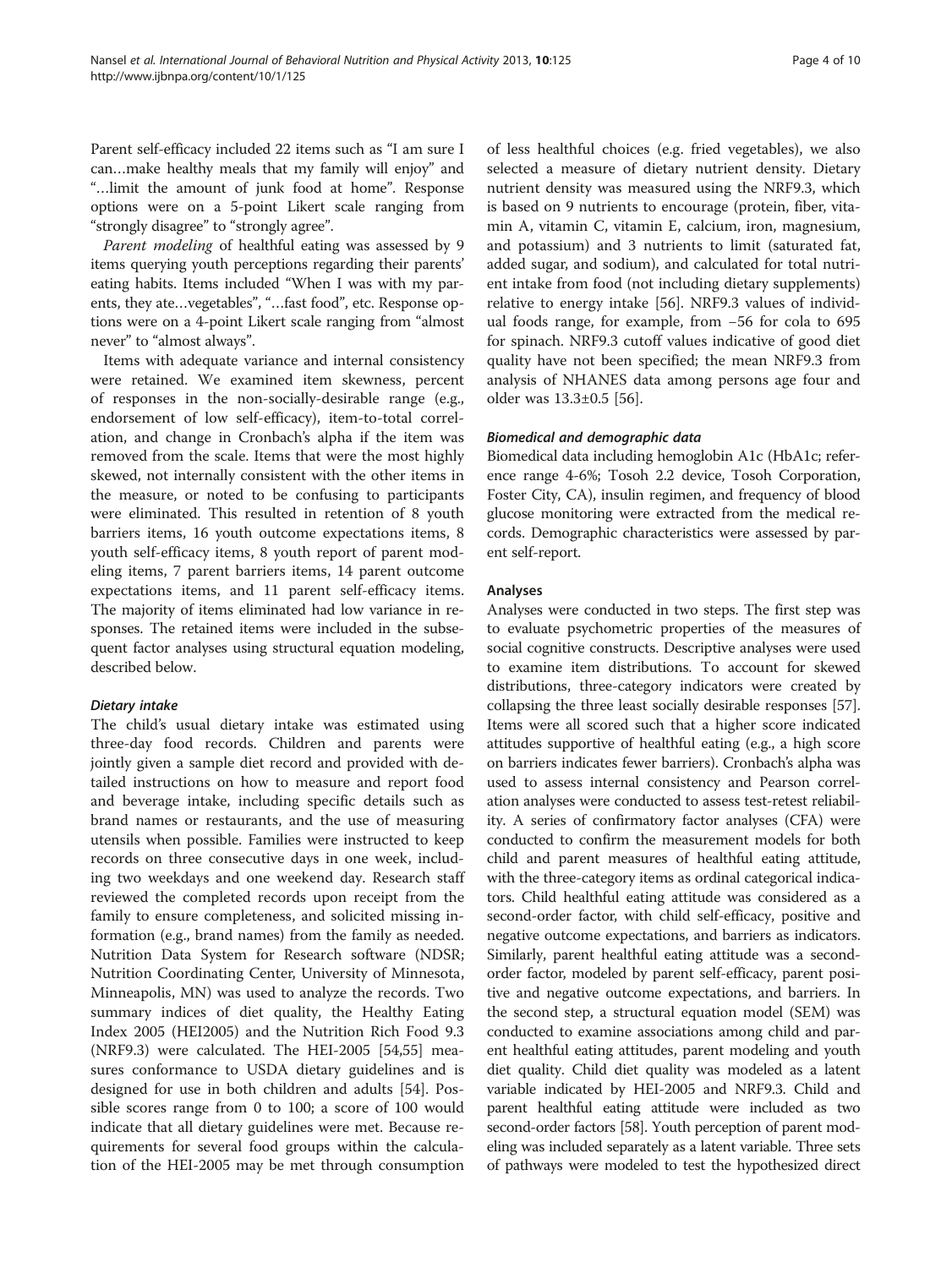and indirect relations between parent and youth healthful eating attitudes and parent modeling on youth diet quality:

- 1) From parent and youth healthful eating attitudes, and parent modeling on youth diet quality;
- 2) From parent healthful eating attitudes to child attitudes and to parent modeling; and
- 3) From parent modeling to child healthful eating attitudes.

Thus, the SEM model included direct effects of parent and child attitudes and parent modeling on diet quality, as well as of parent attitudes on child attitudes and parent modeling, and parent modeling on child attitudes. The CFAs and SEM were conducted with MPlus Version 6.11 (Muthen and Muthen, Los Angeles CA). Model fit was evaluated with respect to three goodness-of-fit statistics: comparative fit index (CFI), Tucker-Lewis fit index (TLI), and root mean square error of approximation (RMSEA). We considered a model with CFI >.90, TLI >.90, and RMSEA < .08 as reasonable or good fit [\[59\]](#page-8-0).

# Results

#### Sample characteristics

The sample was predominantly white and college-educated, with a majority of youth using insulin pump regimen (Table 1). The mean hemoglobin A1c indicated relatively good glycemic control [\[60](#page-8-0)]. The mean HEI2005 indicated youth diets are less than optimal according to the 2005 USDA Dietary Guidelines.

# Psychometric properties of the measures of social cognitive constructs

Confirmatory factory analysis of the items indicated 3 problematic items – 1 child outcome expectation item and 1 parent modeling item had low loadings with their respective designated factors (.17 and .26, respectively), and 1 parent outcome expectation item loaded across two factors (self-efficacy, modification index=103.3 and negative outcome expectations, modification index=85.3). After eliminating these items, both child (RMSEA = .047, CFI =  $.937$  and TLI =  $.933$ ) and parent (RMSEA =  $.066$ ,  $CFI = .946$  and  $TLI = .941$ ) measurement models demonstrated good fit. All individual items loaded the specified factors (Table [2](#page-5-0)), and child and parent attitudes each comprised a second-order factor, with self-efficacy, positive and negative outcome expectation, and barriers as indicators. Internal consistency (alpha=.65-.87 for youth-report measures and .82-.89 for parent-report measures) and test-retest reliability (r=.57-.72 for youth-report measures and .65-.77 for parent-report measures) were acceptable to good (Table [2\)](#page-5-0). The final measure, named the Healthful Eating Attitudes Scale, is provided in Additional file [1](#page-7-0).

# Mean  $\pm$  SD or N (%) Demographics Age (years)  $13.2 \pm 2.8$ Sex Female 122 (48.4) Male 130 (51.6) Race/ethnicity White, not Hispanic 231 (91.7) Hispanic 9 (3.6) Black 6 (2.4) Other  $6(2.4)$ Highest parent education level High school or equivalent 22 (8.7) Junior college, technical, or some college 43 (17.1) College degree 112 (44.4) Graduate education 75 (29.8) Family income (annual \$) <30,000 22 (9.0) 30,000-49,999 17 (7.0) 50,000-69,999 31 (12.7) 70,000-99,999 52 (21.2) 100,000-149,999 57 (23.3) >150,000 66 (26.9) Diabetes and health-related characteristics Duration of diabetes (years)  $6.3 \pm 3.4$ Regimen Injection 79 (31.3) Pump 173 (68.7) Daily frequency of blood glucose monitoring  $5.4 \pm 2.2$ Hemoglobin A1c  $(\%)$  8.5  $\pm$  1.3

# Associations among healthful eating attitudes, parent modeling and youth diet quality

Healthy Eating Index 2005  $53.4 \pm 11.0$ Nutrient-Rich Food 9.3 score  $20.8 \pm 10.3$ 

The latent variables representing child and parent healthful eating attitudes and parent modeling were correlated with youth diet quality (Table [3\)](#page-5-0). The full model (Figure [1\)](#page-6-0) demonstrated good fit (CFI/TLI=0.94/0.94; RMSEA=0.03). Parent attitudes (higher self-efficacy and positive outcome expectations; lower negative outcome expectations and barriers) toward healthful eating had a direct positive effect on youth-perceived parent modeling (p<.001) and youth diet quality (p=.04), but were not directly associated with youth attitudes. In addition to the direct effect, parent attitudes had a significant indirect effect on diet quality (p=.03) through its effects on

# Table 1 Sample characteristics (n=252)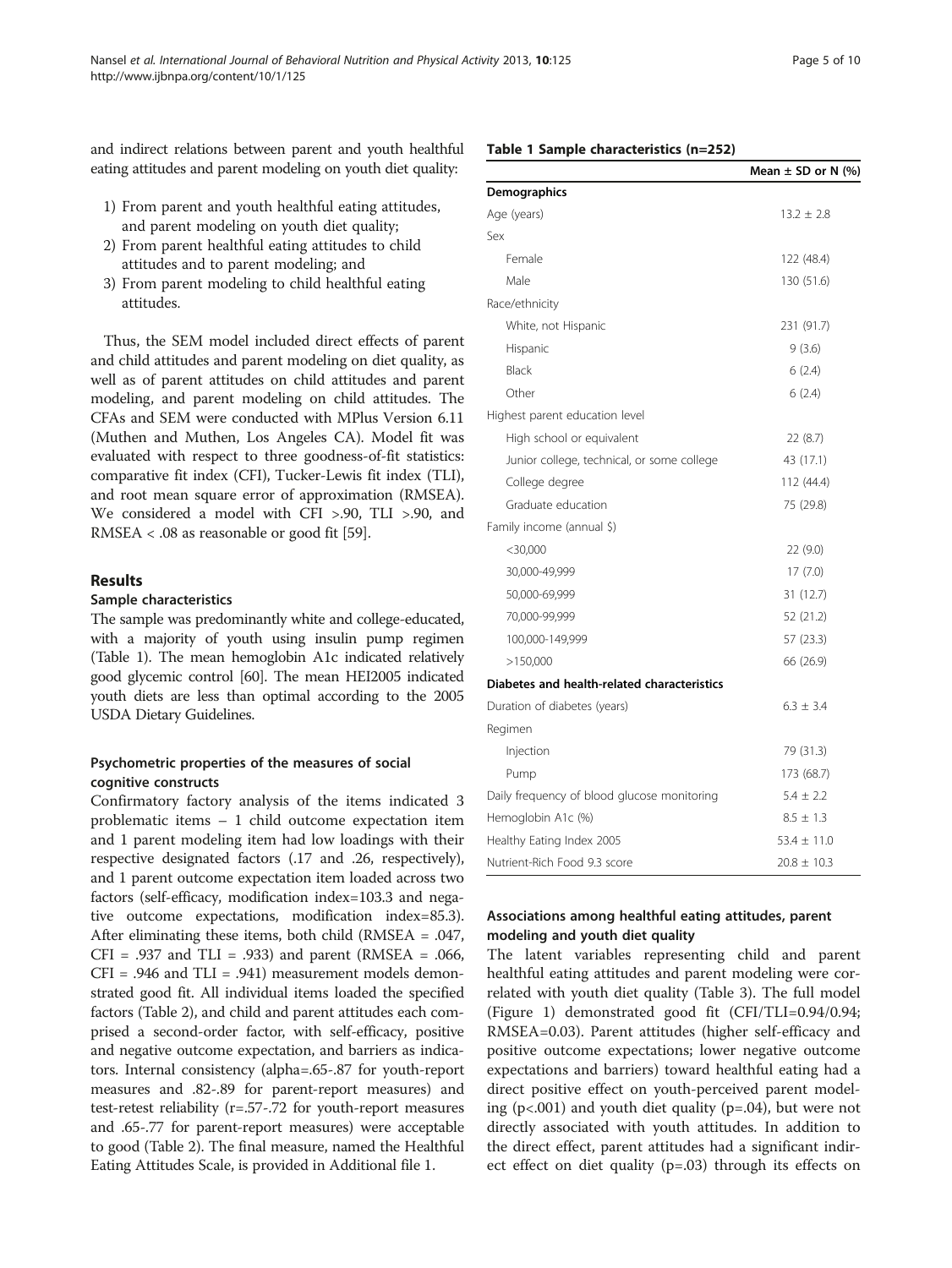<span id="page-5-0"></span>Table 2 Properties of the youth and parent social cognitive measures

|                                  | Number<br>of items | loadings    | Item factor Cronbach's Test-retest<br>alpha | reliability |  |
|----------------------------------|--------------------|-------------|---------------------------------------------|-------------|--|
| Youth-report                     |                    |             |                                             |             |  |
| Self-efficacy                    | 8                  | $.71 - .84$ | .87                                         | .61         |  |
| Positive outcome<br>expectations | 5                  | $.34 - .82$ | .75                                         | .57         |  |
| Negative outcome<br>expectations | 6                  | $.73 - .88$ | .84                                         | .63         |  |
| <b>Barriers</b>                  | 8                  | $.32 - .87$ | .78                                         | .72         |  |
| Parent modeling                  | 7                  | $.37 - .64$ | .65                                         | .71         |  |
| Parent-report                    |                    |             |                                             |             |  |
| Self-efficacy                    | 11                 | $.61 - .91$ | .89                                         | .76         |  |
| Positive outcome<br>expectations | 6                  | .98 - .85   | .82                                         | .66         |  |
| Negative outcome<br>expectations | 7                  | $.47 - .90$ | .84                                         | .77         |  |
| <b>Barriers</b>                  | 7                  | 64 - 96     | .84                                         | .65         |  |

modeling ( $\hat{\beta}$ =12, p=02). Youth-perceived parent modeling of healthful eating had direct positive effects on youth attitudes  $(p<.001)$  and diet quality  $(p=.02)$ . Youth attitudes toward healthful eating were not associated with diet quality. Overall, the model accounted for 20.0% of the variance in child diet quality.

#### **Discussion**

Findings from this study provide initial support for the utility of the newly-developed measures of parent and child healthful eating attitudes. Items loaded the hypothesized factors and the resulting scales demonstrated acceptable internal consistency and test-retest reliability. Youth and parent self-efficacy, outcome expectations, and barriers, and youth-perceived parent modeling were correlated with one another and with youth diet quality.

These findings add to the body of research supporting the relevance of social cognitive theory for understanding determinants of youth dietary behaviors.

Few studies have examined determinants of dietary intake in youth with type 1 diabetes. Research in young children with type 1 diabetes has found mealtime interactions to be associated with adherence to meal carbohydrate content [[61,62](#page-8-0)]; recent research in children and adolescents demonstrated associations of food preference and home availability with intake [[63](#page-9-0)]. Contemporary insulin regimens allow for flexibility in dietary intake, and dietary intake of youth with type 1 diabetes is similar to that of the general population [\[13\]](#page-7-0). While nutrition counseling in type 1 diabetes care is necessarily focused on the youth's dietary intake, particularly carbohydrate estimation, findings from this study highlight the importance of familybased interventions for promoting healthful eating among youth with type 1 diabetes.

This study extends previous research on social cognitive determinants of dietary intake by demonstrating the relationship of parent social cognitive attitudes and modeling of healthful dietary behavior to youth attitudes regarding healthful eating and dietary intake. Results presented suggest that parent attitudes and behaviors regarding healthful eating may impact youth diet not only through the shared food environment, but also by shaping the development of youth attitudes regarding healthful eating, highlighting the importance of parent eating behaviors in potentially shaping long-term youth dietary trajectories. Notably, parent attitudes toward and modeling of healthful eating were associated with youth diet quality in the structural equation model, while the effect of youth attitudes was not significant. These findings are consistent with research indicating that among youth, emotionally-based determinants may be stronger drivers of dietary behavior than cognitively-based ones [[64](#page-9-0)].

Health communications targeting eating behavior often focus on its potential benefits, that is, positive outcome

| Table 3 Correlations among latent variables of youth and parent social cognitive measures and diet quality |  |  |  |
|------------------------------------------------------------------------------------------------------------|--|--|--|
|------------------------------------------------------------------------------------------------------------|--|--|--|

|                                         | Diet quality |          | 2        | 3        | 4        | 5        | 6        | 7        | 8        |
|-----------------------------------------|--------------|----------|----------|----------|----------|----------|----------|----------|----------|
| 1. Youth self-efficacy                  | $27***$      |          |          |          |          |          |          |          |          |
| 2. Youth negative outcome expectations  | $.16*$       | $.64***$ |          |          |          |          |          |          |          |
| 3. Youth positive outcome expectations  | $.15*$       | $.63***$ | $.29***$ |          |          |          |          |          |          |
| 4. Youth barriers                       | $35***$      | $.65***$ | .78***   | 33***    |          |          |          |          |          |
| 5. Youth-perceived parent modeling      | $.41***$     | $.44***$ | $.34***$ | $.25***$ | $.56***$ |          |          |          |          |
| 6. Parent self-efficacy                 | $.29***$     | $.29***$ | $.22***$ | .12      | $.22***$ | $.34***$ |          |          |          |
| 7. Parent negative outcome expectations | $.26***$     | $.25***$ | $.23***$ | .05      | $.28***$ | $.40***$ | $.77***$ |          |          |
| 8. Parent positive outcome expectations | $.16*$       | $.21***$ | $.16*$   | .12      | $.20**$  | $.28***$ | $.45***$ | $.43***$ |          |
| 9. Parent barriers                      | $.26***$     | $.16***$ | $.15*$   | .06      | $.20**$  | $.39***$ | $.63***$ | $.70***$ | $.36***$ |

<sup>\*</sup>p<.05

 $*$ <sub>\*</sub> $p$  < 0.01

\*\*\*p<.001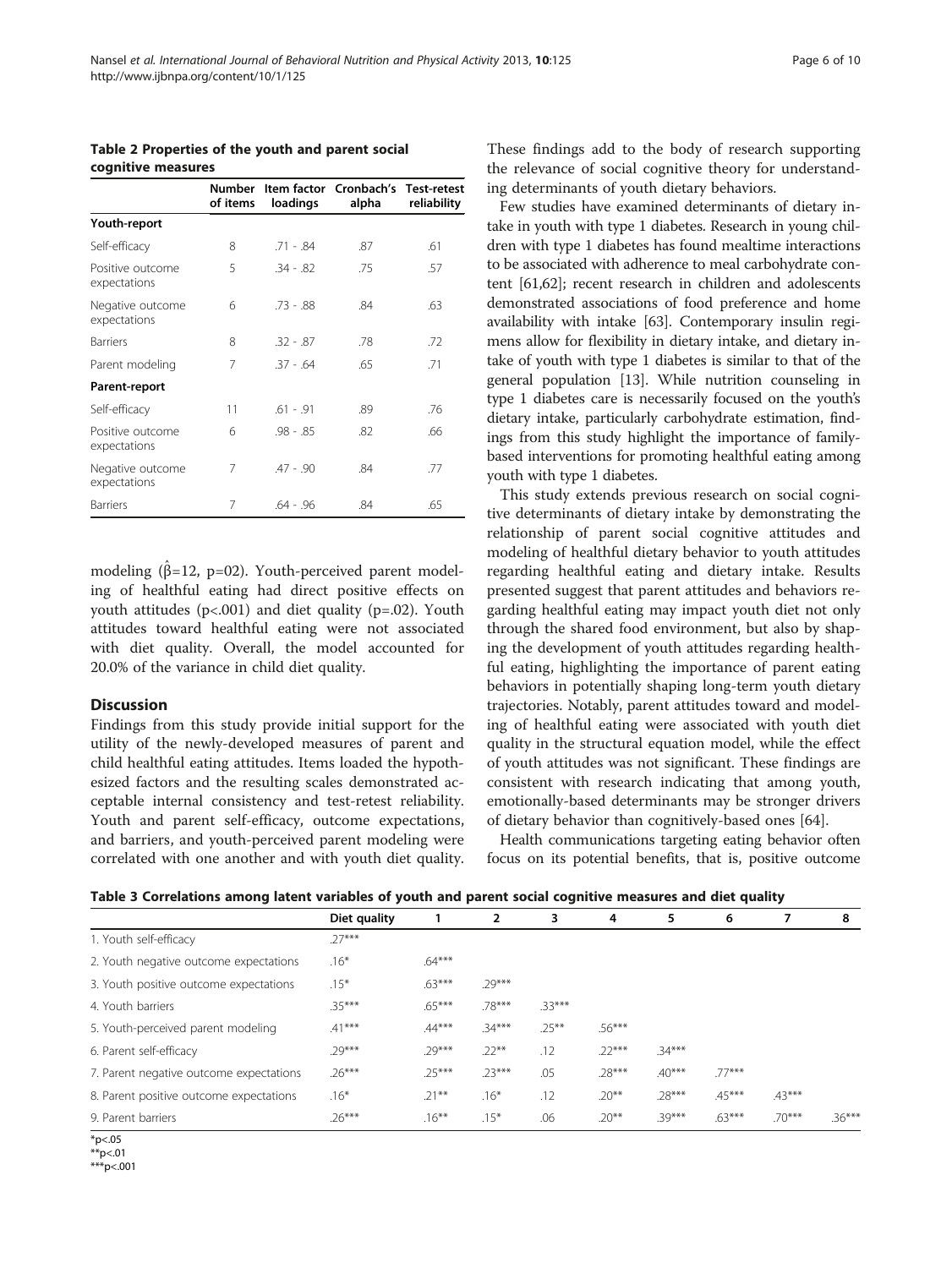<span id="page-6-0"></span>

expectations. Our findings suggest that for healthful eating, negative outcome expectations – the anticipated negative consequences of the behavior – may be a stronger determinant of behavior than positive outcome expectations. It is perhaps not surprising that the anticipated negative consequences of healthful eating (e.g., deriving less enjoyment, being less convenient) may drive behavior more strongly than the anticipated positive consequences, as the former represent more concrete and proximal outcomes, and thus may be more salient in the context of day-to-day dietary decisions. As such, successfully achieving healthful dietary change may require greater attention to assessing and ameliorating perceived negative outcomes of healthful eating – that is, helping families find ways to make healthful eating satisfying, family-friendly, and timeefficient – as opposed to focusing primarily on the health benefits of the behavior.

The parent and youth social cognitive constructs assessed explained 20% of the variation in diet quality. While other factors such as environmental and cultural factors are known to be important determinants as well, self-efficacy, outcome expectations, barriers, and parent modeling may represent behavioral intervention targets with potential for meaningful impact. Only a few intervention studies in adults have examined whether change in self-efficacy or barriers mediates change in outcomes [[36-38](#page-8-0)]; findings reported herein support the relevance of these constructs. Further investigation in the context of intervention studies is needed to more fully understand the extent to which change in these constructs mediate change in dietary behavior.

This study provides novel findings regarding the associations of both parent and youth social cognitive constructs regarding healthful eating to youth dietary intake. Strengths include a relatively large sample of youth with type 1 diabetes and the use of three-day diet records to assess dietary intake. The attention given to diet as an aspect of diabetes management may facilitate the reporting of dietary intake in families of youth with type 1 diabetes. Findings should be interpreted in light of study limitations, however. The sample was drawn from a single clinic with a limited number of minority and lowincome families and a relatively large number of youth using insulin pump, with a mean HbA1c indicating relatively good glycemic control. Examination of the utility of these measures in broader samples is needed. Families choosing to participate may differ from the clinic population in dietary practices; however, dietary intake in this sample is consistent with previous research in type 1 diabetes [[13](#page-7-0)] and US youth in general [\[2](#page-7-0)]. Data are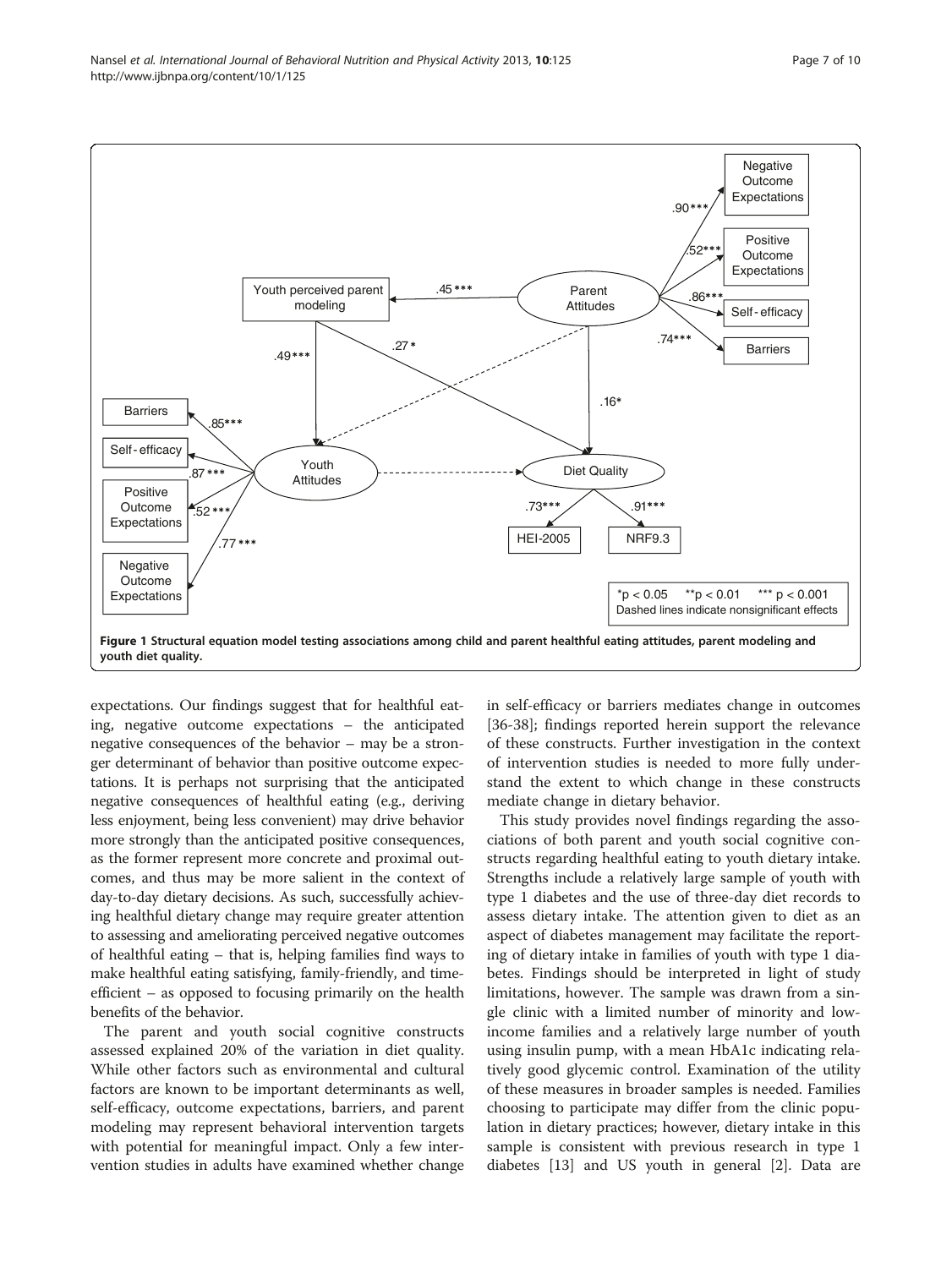<span id="page-7-0"></span>cross-sectional, precluding determination of causality. Longitudinal research is required to examine more fully the relationships among parent and youth attitudes and youth dietary intake. While diet records are among the most reliable and valid measures of dietary intake, the task of completing food records may influence intake such that the records may not reflect usual intake. As with all self-report measures of intake, food records may be biased by social desirability [[65](#page-9-0)]. However, the mean HEI-2005 in this sample was similar to that observed in a representative sample of US youth [2]. Parents and children were trained together in the completion of the diet records to address the developmental and practical realities of this population.

# Conclusions

Findings from this study suggest the utility of newlydeveloped measures of youth and parent social cognitive constructs regarding healthful eating and the provision of healthful meals for families of youth with type 1 diabetes. The study also uniquely demonstrates the influences of parent attitudes toward and modeling of healthful eating on youth attitudes and diet quality in this population at risk for adverse health outcomes. The poor dietary intake youth with type 1 diabetes, like that of US youth in general, has critical public health implications, and continued work in the development of effective behavioral nutrition interventions is warranted. Findings regarding the role of parents in impacting youth dietary intake suggest the importance of familyfocused interventions to improve the diet quality of youth with type 1 diabetes.

# Additional file

[Additional file 1:](http://www.biomedcentral.com/content/supplementary/1479-5868-10-125-S1.docx) Healthful Eating Attitudes Scale.

#### Competing interests

The authors declare that they have no financial or nonfinancial competing interests.

#### Authors' contributions

TRN led the development of the measures, conceived the research question, analyzed data, and wrote the manuscript. DLH provided substantive contribution to the development of the measures and reviewed/edited the manuscript. LML analyzed data and reviewed/edited the manuscript. JW provided statistical expertise, analyzed data, and reviewed/edited the manuscript. SNM contributed to development of the measures, collected data and reviewed/edited the manuscript. LMBL contributed to development of the measures, collected data and reviewed/edited the manuscript. All authors read and approved the final manuscript.

#### Acknowledgements

This research was supported by the intramural research program of the National Institutes of Health, Eunice Kennedy Shriver National Institute of Child Health and Human Development, contract number HHSN267200703434C.

#### Author details

<sup>1</sup> Eunice Kennedy Shriver National Institute of Child Health and Human Development, Health Behavior Branch, Division of Intramural Population Health Research, NIH, DHHS, 6100 Executive Blvd., Rm. 7B13, MSC 7510, Bethesda, MD 20892-7510, USA. <sup>2</sup>Joslin Diabetes Center, Pediatric, Adolescent and Young Adult Section, Genetics and Epidemiology Section, One Joslin Place, Boston, MA 02215, USA.

#### Received: 14 January 2013 Accepted: 18 September 2013 Published: 6 November 2013

#### References

- 1. Guenther PM, Dodd KW, Reedy J, Krebs-Smith SM: Most Americans eat much less than recommended amounts of fruits and vegetables. J Am Diet Assoc 2006, 106(9):1371–1379.
- 2. Fungwe T, Guenther PM, Juan WY, Hiza H, Lino M: The quality of children's diets in 2003–04 as measured by the healthy eating index - 2005. Washington DC: United States Department of Agriculture, Center for Nutrition Policy and Promotion; 2009. Report No.: Nutrition Insight 43.
- 3. Reedy J, Krebs-Smith SM: Dietary sources of energy, solid fats, and added sugards among children and adolescents in the United States. J Am Diet Assoc 2010, 110:1477–1484.
- 4. Kelder SH, Perry CL, Klepp KI, Lytle LL: Longitudinal tracking of adolescent smoking, physical activity and food choice behaviors. Am J Public Health 1994, 84(7):1121–1126.
- Mikkila V, Rasanen L, Raitakari OT, Pietinen P, Viikari J: Longitudinal changes in diet from childhood into adulthood with respect to risk of cardiovascular diseases: the cardiovascular risk in young Finns study. Eur J Clin Nutr 2004, 58(7):1038–1045.
- 6. Berenson GS, Srinivasan SR, Bao W, Newman WP III, Tracy RE, Wattigney WA: Association between multiple cardiovascular risk factors and atherosclerosis in children and young adults: the Bogalusa heart study. N Engl J Med 1998, 338:1650–1656.
- 7. Maynard M, Gunnell D, Emmett P, Frankel S, Davey SG: Fruit, vegetables, and antioxidants in childhood and risk of adult cancer: the Boyd Orr cohort. J Epidemiol Community Health 2003, 57(3):218–225.
- 8. American Diabetes Association: Nutrition recommendations and interventions for diabetes: a position statement of the American diabetes association. Diabetes Care 2008, 31(1):S61-S78.
- 9. Smart C, Aslander-van Vliet E, Waldron S: Nutritional management in children and adolesents with diabetes. Pediatr Diabetes 2009, 10(12):100-117.
- 10. Mayer-Davis EJ, Liese NM, Bell RA, Dabelea DM, Johansen JM, Pihoker C, Rodriquez BL, Thomas J, Williams D: Dietary intake among youth with diabetes: the SEARCH for diabetes in youth study. J Am Diet Assoc 2006, 106(5):689–697.
- 11. Nansel TR, Haynie DL, Lipsky LM, Laffel LMB, Mehta SM: Multiple indicators of poor diet quality in children and adolescents with type 1 diabetes are associated with higher body mass index percentile but not glycemic control. Journal of the Academy of Nutrition and Dietetics 2012, 112(11):1728–1735.
- 12. Patton SR: Adherence to diet in youth with type 1 diabetes. J Am Diet Assoc 2011, 111(4):550–555.
- 13. Rovner AJ, Nansel TR: Are children with type 1 diabetes consuming a healthful diet? a review of the current evidence and strategies for behavior change. Diabetes Educ 2009, 35(1):97–107.
- 14. Helgeson VS, Viccaro L, Becker D, Escobar O, Siminerio L: Diet of adolescents with and without diabetes: trading candy for potato chips? Diabetes Care 2006, 29(5):982–987.
- 15. Overby NC, Flaaten V, Veierod MB, Bergstad I, Margeirsdottir HD, Dahl-Jorgensen K, Andersen LF: Children and adolescents with type 1 diabetes eat a more atherosclerosis-prone diet than healthy control subjects. Diabetologia 2007, 50:307-316.
- 16. Libman IM, Pietropaolo M, Arslanian SA, LaPorte RE, Becker DJ: Changing prevalence of overweight children and adolescents at onset of insulin-treated diabetes. Diabetes Care 2003, 26(10):2871–2875.
- 17. Liu LL, Lawrence JM, Davis C, Liese AD, Pettitt DJ, Pihoker C, Dabelea D, Hamman R, Waitzfelder B, Kahn HS: Prevalence of overweight and obesity in youth with diabetes in USA: the SEARCH for diabetes in youth study. Pediatr Diabetes 2010, 11(1):4–11.
- 18. Krishnan S, Short KR: Prevalence and significance of cardiometabolic risk factors in children with type 1 diabetes. J Cardiometab Syndr 2009, 4(1):50-56.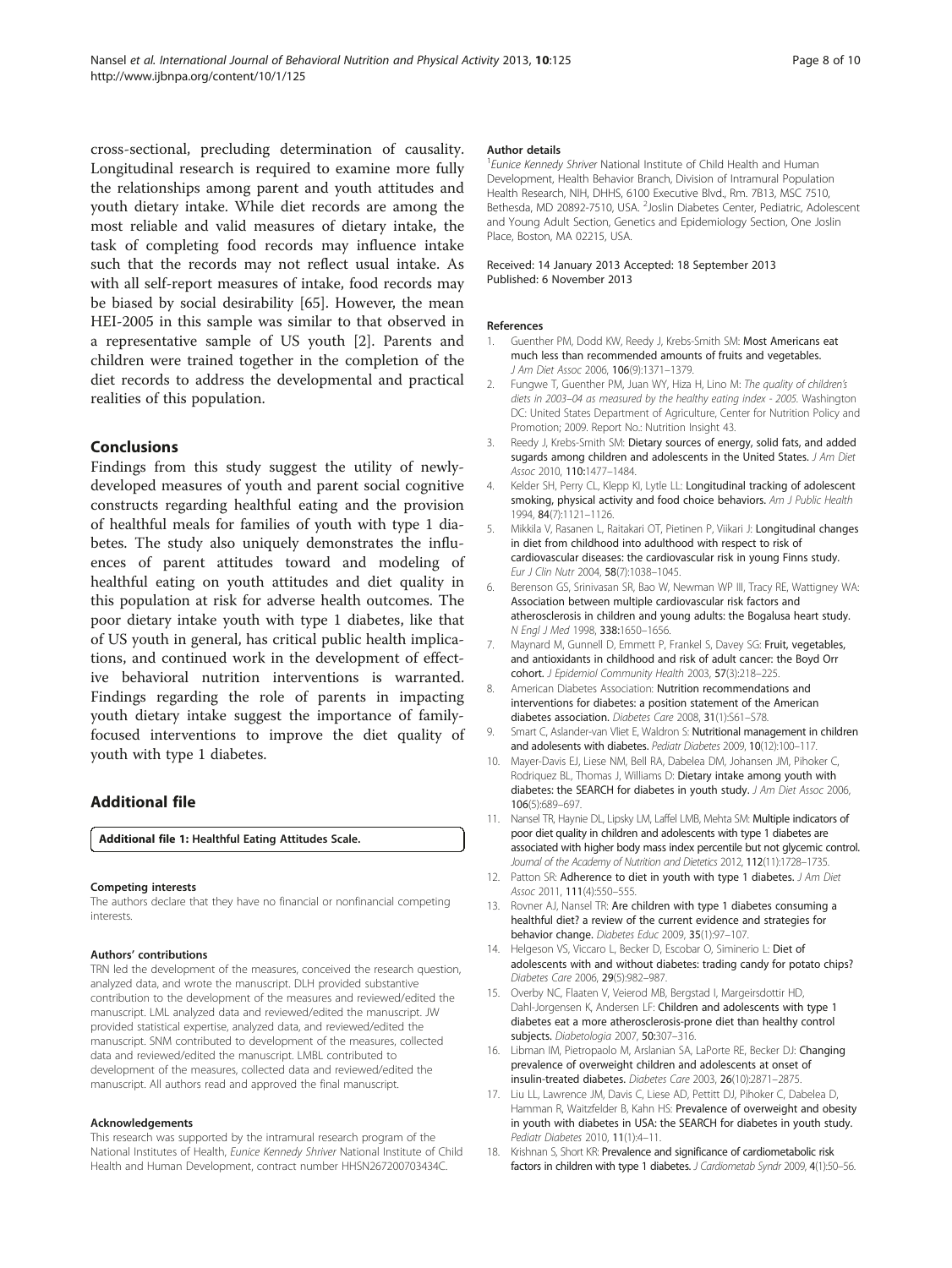- <span id="page-8-0"></span>19. van Vliet M, Van der Heyden JC, Diamant M, Von Rosenstiel IA, Schindhelm RK, Aanstoot HJ, Veeze HJ: Overweight is highly prevalent in children with type 1 diabetes and associates with cardiometabolic risk. J Pediatr 2010, 156(6):923–929.
- 20. Bortsov A, Liese AD, Bell RA, Dabelea D, D'Agostino RB, Hamman R, Klingensmith GJ, Lawrence JM, Maahs DM, McKeown R, Marcovina SM, Thomas J, Mayer-Davis EJ: Correlates of dietary intake in youth with diabetes: results from the SEARCH for diabetes in youth study. J Nutr Educ Beh 2011, 43(2):123-129.
- 21. Bandura A: Social foundations of thought and action: a social cognitive theory. Englewood Cliffs, NJ: Prentice-Hall; 1986.
- 22. Bruening M, Kubik MY, Kenyon D, Davey C, Story M: Perceived barriers mediate the association between self-efficacy and fruit and vegetable consumption among students attending alternative high schools. J Am Diet Assoc 2010, 110(10):1542–1546.
- 23. Reinaerts E, de Nooijer J, Candel M, de Vries N: Explaining school children's fruit and vegetable consumption: the contributions of availability, accessibility, exposure, parental consumption and habit in addition to psychosocial factors. Appetite 2007, 48:248–258.
- 24. Thompson VJ, Bachman CM, Baranowski T, Cullen KW: Self-efficacy and norm measures for lunch fruit and vegetable consumption are reliable and valid among fifth grade students. J Nutr Educ Beh 2007, 39(1):2-7.
- 25. Vereecken CA, Van Damme W, Maes L: Measuring attitudes, self-efficacy, and social and environmental influences on fruit and vegetable consumption of 11- and 12-year-old children: reliability and validity. J Am Diet Assoc 2005, 105(2):257–261.
- 26. Young EM, Fors SW, Hayes DM: Associations between perceived parent behaviors and middle school student fruit and vegetable consumption. J Nutr Educ Beh 2004, 36(1):2–8.
- 27. Resnicow K, Davis-Hearn M, Smith M, Baranowski T, Lin LS, Baranowski J, Doyle C, Wang DT: Social-cognitive predictors of fruit and vegetable intake in children. Health Psychol 1997, 16(3):272–276.
- 28. Brug J, Tak NI, Te Velde SJ, Bere E, De Bourdeaudhuij I: Taste preferences, liking and other factors related to fruit and vegetable intakes among schoolchildren: results from observational studies. Br J Nutr 2008, 29(Suppl. 1):S7–S14.
- 29. Arcan C, Neumark-Sztainer D, Hannan P, Van Den Berg P, Story M, Larson N: Parental eating behaviours, home food environment and adolescent intakes of fruits, vegetables and dairy foods: longitudinal findings from project EAT. Public Health Nutr 2007, 10(11):1257–1265.
- 30. Cullen KW, Baranowski T, Rittenberry L, Cosart C, Hebert D, de Moor C: Child-reported family and peer influences on fruit, juice and vegetable consumption: reliability and validity of measures. Health Educ Res 2001, 16(2):187–200.
- 31. Ball K, MacFarlane A, Drawford D, Savige G, Andrianopoulos N, Worsley A: Can social cognitive theory constructs explain socio-economic variations in adolescent eating behaviours? a mediation analysis. Health Educ Res 2009, 24(3):496–506.
- 32. Anderson ES, Winett RA, Wojcik JR: Self-regulation, self-efficacy, outcome expectations, and social support: social cognitive theory and nutrition behavior. Ann Behav Med 2007, 34(3):304–312.
- 33. Anderson-Bill ES, Winett RA, Wojcik JR: Social cognitive determinants of nutrition and physical activity among web-users enrolling in an online intervention: the influence of social support, self-efficacy, outcome expectations, and self-regulation. J Med Internet Res 2011, 13(1):e28.
- 34. Byrd-Bredbenner C, Abbot JM, Cussler E: Relationship of social cognitive theory concepts to mothers' dietary intake and BMI. Matern Child Nutr 2011, 7:241–252.
- 35. Townsend MS, Kaiser LL: Development of a tool to assess psychosocial indicators of fruit and vegetable intake for two federal programs. J Nutr Educ Beh 2005, 37:170–184.
- 36. Campbell MK, McLerran D, Turner-McGrievy G, Feng Z, Havas S, Sorensen G, Buller D, Beresford SAA, Nebeling L: Mediation of adult fruit and vegetable consumption in the national 5 a day for better health community studies. Ann Behav Med 2008, 35(1):49–60.
- 37. Hankonen N, Vollmann M, Renner B, Absetz P: What is setting the stage for abdominal obesity reduction? a comparison between personality and health-related social cognitions. J Behav Med 2010, 33:415-422.
- 38. Burke V, Giangiulio N, Gillam HF, Beilin LJ, Houghton S: Changes in cognitive measures in a randomized controlled trial of a health promotion program for couples targeting diet and physical activity. Am J Health Promot 2004, 18(4):300–311.
- 39. Baranowski T, Watson K, Missaghian M, Broadfoot A, Baranowski J, Cullen K, Nicklas T, Fisher J, O'Donnell S: Parent outcome expectancies for purchasing fruit and vegetables: a validation. Public Health Nutr 2007, 10(3):280–291.
- 40. Gibson EL, Wardle J, Watts CJ: Fruit and vegetable consumption, nutritional knowledge and beliefs in mothers and children. Appetite 1998, 31:205–228.
- 41. Birch LL, Fisher JO: Development of eating behaviors among children and adolescents. Pediatrics 1998, 101:539–549.
- 42. Cullen KW, Baranowski T, Rittenberry L, Olvera N: Social-environmental influences on children's diets: results from focus groups with African-, euro- and Mexican-American children and their parents. Health Educ Res 2000, 15(5):581–590.
- 43. Patrick H, Nicklas TA: A review of family and social determinants of children's eating patterns and diet quality. J Am Coll Nutr 2005, 24(2):83-92.
- 44. Collier GR, Giudici S, Kalmusky J, Wolever TMS, Helman G, Wesson V, Ehrlich RM, Jenkins DJA: Low glycemic index starchy foods improve glucose control and lower serum cholesterol in diabetic children. Diab Nutr Metab 1988, 1:11–19.
- 45. Maffeis C, Morandi A, Ventura E, Sabbion A, Contreas G, Tomasselli F, Tommasi M, Fasan I, Constantini S, Pinelli L: Diet, physical, and biochemical characteristics of children and adolescents with type 1 diabetes: relationship between dietary fat and glucose control. Pediatr Diabetes 2011. doi:10.1111lj.1399-5448.2011.00781.x.
- 46. Nansel TR, Gellar L, McGill A: Effect of varying glycemic index meals on blood sugar control assessed with continuous glucose monitoring in youth with type 1 diabetes on basal-bolus insulin regimens. Diabetes Care 2008, 31:695–697.
- 47. Thomas DE, Elliott EJ: The use of low-glycaemic index diets in diabetes control. Br J Nutr 2010, 104:797–802.
- 48. Liese AD, Bortsov A, Gunther ALB, Dabelea D, Reynolds K, Standiford DA, Liu L, Williams DE, Mayer-Davis EJ, D'Agostino RB, Bell R, Marcovina S: Association of DASH diet with cardiovascular risk factors in youth with diabetes mellitus: the SEARCH for diabetes in youth study. Circulation 2011, 123:1410-1417.
- 49. Croll JK, Neumark-Sztainer D, Story M: Healthy eating: what does it mean to adolescents? J Nutr Educ 2001, 33(4):193–198.
- 50. Paquette MC: Perceptions of healthy eating: state of knowledge and research gaps. Can J Public Health 2005, 96(3):S15–S19. S16-21.
- 51. Gellar LA, Schrader K, Nansel TR: Healthy eating practices: perceptions, facilitators, and barriers among youth with diabetes. Diabetes Educ 2007, 33(4):671–679.
- 52. Mehta SN, Haynie DL, Higgins LA, Bucey NN, Rovner AJ, Volkening LK, Nansel TR, Laffel LMB: Emphasis on carbohydrates may negatively influence dietary patterns in youth with type 1 diabetes. Diabetes Care 2009, 32(12):2174–2176.
- 53. Domel SB, Thompson WO, Davis HC, Baranowski T, Leonard SB, Baranowski J: Psychosocial predictors of fruit and vegetable consumption among elementary school children. Health Educ Res 1996, 11(3):299–308.
- 54. Guenther PM, Reedy J, Krebs-Smith SM, Reeve BB, Basiotis PP: Development and evaluation of the healthy eating index-2005: technical report: center for nutrition policy and promotion, U.S. department of agriculture. ; 2007. Available at<http://www.cnpp.usda.gov/HealthyEatingIndex.htm>.
- 55. Miller PE, Mitchell DC, Harala PL, Pettit JM, Smiciklas-Wright H, Hartman TJ: Development and evaluation of a method for calculating the healthy eating index-2005 using the nutrition data system for research. Public Health Nutr 2011, 14(2):306–313.
- 56. Fulgoni VL, Keast DR, Drewnowski A: Development and validation of the nutrient-rich foods index: a tool to measure nutritional quality of foods. J Nutr 2009, 139:1549–1554.
- 57. Blalock HM Jr: Measurement in the social sciences: theories and strategies. Chicago, Illinois: Aldine Publishing Company; 1974.
- 58. Gorsuch RL: Factor analysis. 2nd edition. Hillsdale, NJ: Lawrence Erlbaum Associates; 1983.
- 59. Hooper D, Coughlan J, Mullen MR: Structural equation modeling: guidelines for determining model fit. Electron J Bus Res Methods 2008, 6(1):53–60.
- 60. American Diabetes Association: Standards of medical care in diabetes. Diabetes Care 2013, 36(1):S11–S66.
- 61. Patton SR, Dolan LM, Powers SW: Mealtime interactions relate to dietary adherence and glycemic control in young children with type 1 diabetes. Diabetes Care 2006, 29(5):1002–1006.
- 62. Patton SR, Piazza-Waggoner C, Modi AC, Dolan LM, Powers SW: Family functioning at meals relates to adherence in young children with type 1 diabetes. J Paediatr Child Health 2009, 45(12):736-741.